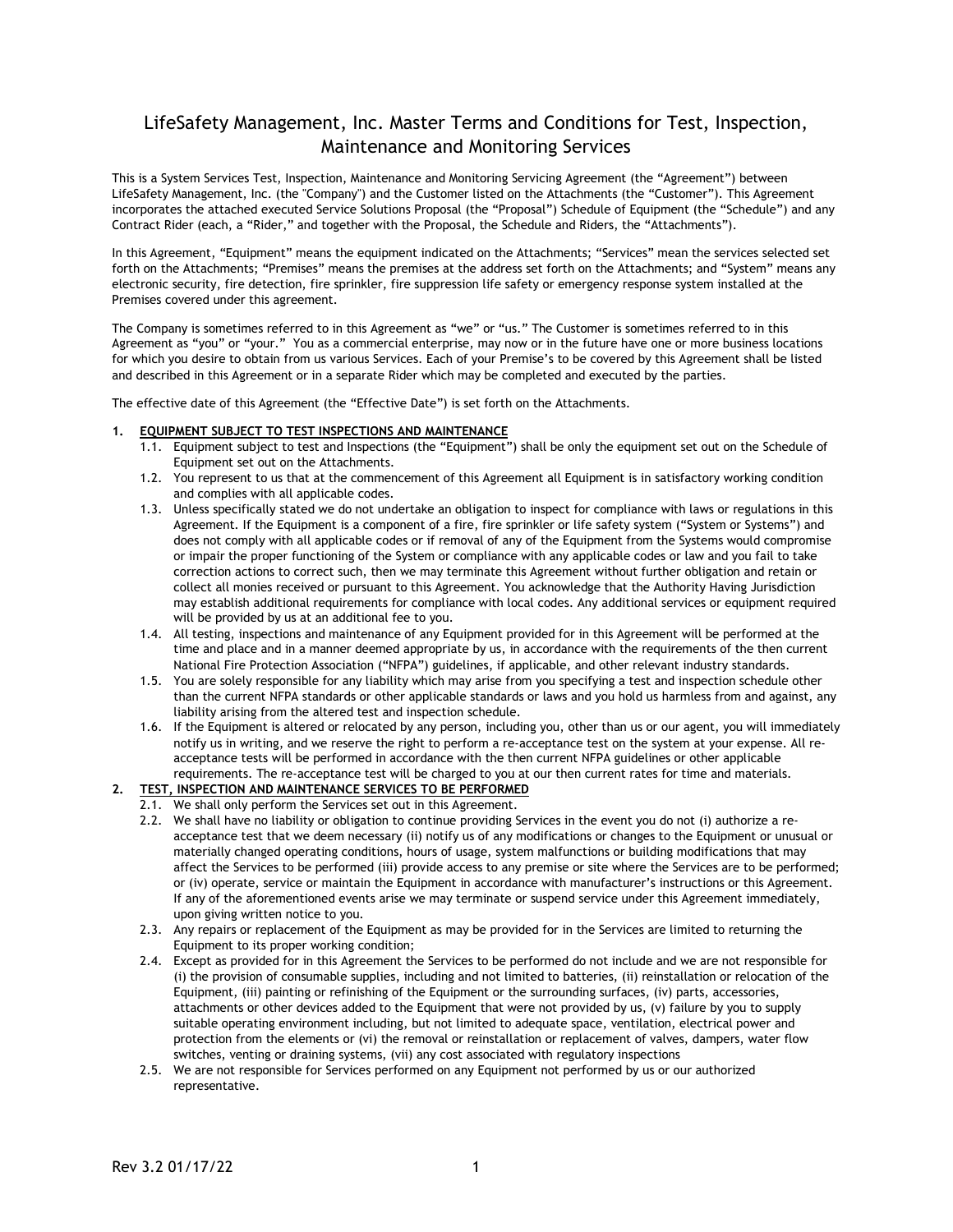- 2.6. We will perform the Services in a workman like manner and consistent with the degree of care and skill ordinarily exercised by persons performing the same of similar services under similar circumstances and conditions.
- 2.7. Unless otherwise stated in this Agreement we will perform the Services during our normal business hours (8:00 AM to 4:30 PM) Monday through Friday, excluding Company holidays as defined by us.
- 3. MONITORING SERVICES TO BE PERFORMED
	- 3.1. If you have selected monitoring service, monitoring service consists solely of monitoring service personnel telephoning the governmental agencies and your designated contact persons at the telephone number(s) supplied by you to us in writing (collectively, "Proper Authorities") upon the monitoring facility's receipt of (i) video data, (ii) data in the form of pre-determined digital codes or (iii) voice communication received from the Premises (each, a "Signal" and collectively, the "Signals") reporting or indicating specific conditions. No monitoring service shall be rendered for Signals for which assistance is not requested or, if the data received is in the form of digital codes or video, for which assistance does not appear to be required, as determined by monitoring facility personnel in their sole and absolute discretion based upon the data presented and without any liability whatsoever. We may modify, terminate or suspend any particular form of Service if permitted, requested or required to do so by any governmental authority, standards setting entity or insurance interest and you shall continue to pay the fees indicated on the Attachments notwithstanding any (i) such modification, termination or suspension; or (ii) any non-response policy of any Proper Authority. Upon receipt of (a) a Signal and before telephoning any other person or entity, we may, in our sole and absolute discretion and without any liability, contact or attempt to contact the Premises as frequently as we deem appropriate to verify the necessity to report the receipt of a Signal to any other person. If subsequently an abort code is received for all Signals, except for a fire related signal, we may disregard the receipt of the Signal, and in our sole and absolute discretion and without any liability, refrain from contacting the Proper Authorities or advise the Proper Authorities of the receipt of an abort code or your oral advice to us to disregard the receipt of the Signal. Company's efforts to notify Proper Authorities shall be satisfied by advice by telephone to any person answering the telephone at the telephone number(s) provided to us in writing or by leaving a message with a telephone answering service or any mechanical, electrical, electronic or other technology permitting the recordation of voice or data communications. To the extent any form of verified on-site response is required prior to telephoning or dispatching the Proper Authorities, you alone shall obtain and pay for such response unless such service is set out in the Agreement. Upon receiving notification from us that a fire or gas detection signal has been received the responding authority may forcibly enter the Premise.
	- 3.2. The System transmits and receives data via one or more communications services provided by a third-party such as a telephone, cable, wireless telephone or satellite provider (the "Communications Services"); (ii) some or all of the Communications Services access or incorporate the Internet or some other communications network (e.g., a radio or wireless telephone network); (iii) each of the Communications Services can be affected or delayed by any number of factors, natural or human. As a result, the transmission and receipt of data, regardless of the Communications Services used, may be interrupted, circumvented or otherwise compromised. If any of the Communications Services is interrupted by any cause, there will be no indication of such at the monitoring facility or otherwise unless you elect to use any available form of technology designed to detect and report such interruption at additional cost. If any Communications Service is incompatible, inoperative or interrupted, no data will be received at the monitoring facility or otherwise. You may elect to use some form of redundant equipment, technology or Communications Service or some other form of equipment, technology or Communications Service at additional cost. You shall test the System, the equipment, technology and Communications Services periodically and whenever changes are made.
	- 3.3. Your municipality may require a license or permit for the installation, use or monitoring of the System. You are solely responsible for complying with such requirements and providing us with any license or permit number.
	- 3.4. You are solely liable for false alarms. Excessive false alarms shall be a material breach of this Agreement. You must pay (or reimburse Company) any fines, fees, costs, expenses and penalties assessed against you or us by any court or governmental agency. We may, in our sole and absolute discretion, electronically lock out the Panel to limit access to us only. If you default under this Agreement, or upon termination of monitoring services for any reason, or if the System becomes a "runaway" system, or excessively signals are received by the monitoring station without apparent reason, you authorize and empower us to (i) disconnect the System, (ii) shut-down the Panel and/or the System. The exercise of such rights shall not be deemed a waiver of our right to damages.
- 4. RIGHT TO SUBCONTRACT
	- 4.1. We may, in our sole and absolute discretion, subcontract for the provision of any of the Services under this Agreement. The provisions of this Agreement inure to the benefit of and are applicable to (i) any subcontractors engaged to provide any of the Services to you; and (ii) each of our shareholders, partners, members, directors, employees, agents and representatives and bind you to all such persons or entities with the same force and effect as they bind you to us.
	- 4.2. At times it may be necessary to engage a subcontractor to provide programming support for systems. In this case their efforts will be marked up at ten percent (10%) over the Company's cost.
- 5. YOUR RESPONSIBILITIES

You will at your expense:

5.1. Designate to us in writing a contact person(s) with the authority to make decisions for you regarding the Services and provide us in writing with the necessary information sufficient to contact such person or personnel in an emergency. If such representatives cannot be reached by us, any request for Service received from a person located at your premise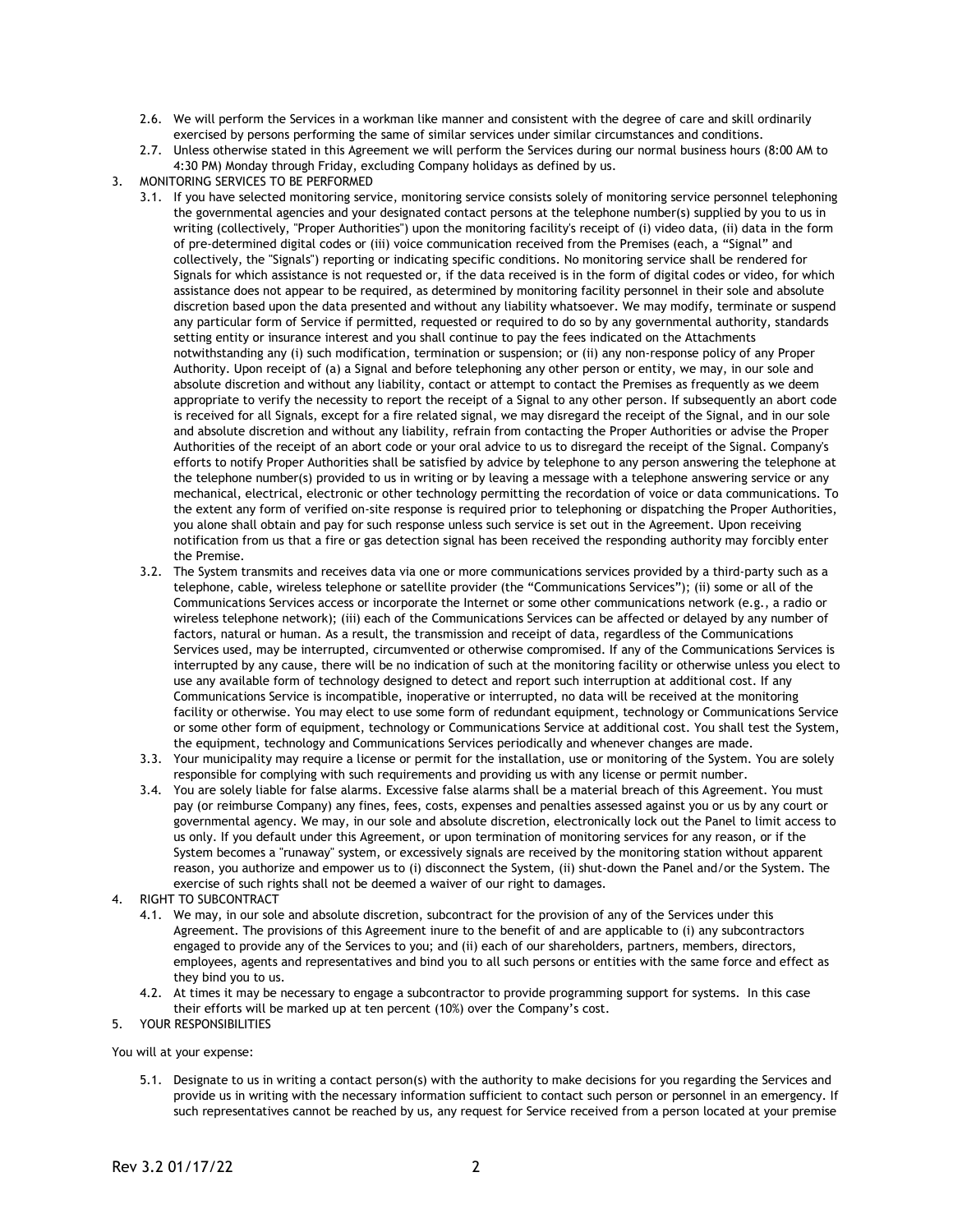or site will be deemed authorized by you and we will act accordingly with reasonable discretion. You will promptly notify us in writing of any changes to the contact person or contact personnel.

- 5.2. Provide or arrange for access for us to any site, premise or Equipment where Services are to be performed including the provision and cost of lift trucks or other equipment needed to reach inaccessible Equipment.
- 5.3. If LSM is contracted for Test and Inspections of ONLY the Fire Alarm system, customer acknowledges they understand that the inspection and testing of alarm components on their fire sprinkler system is the responsibility of their fire sprinkler contractor as per Florida Statute 633. Per NFPA 72, it is not acceptable to electrically or mechanically operate a water flow switch. Water should be flowed through the inspector's test connection. To ensure the alarm components of the fire sprinkler system are fully operable, coordination by facility management shall be made with the fire sprinkler contractor to be present during the Fire Alarm inspection. In the event coordination cannot be made for the inspection being performed, customer is aware that testing of the alarm devices on the fire sprinkler system will not be performed.
- 5.4. If LSM is contracted for the Test and Inspection of ONLY the Fire Sprinkler system, customer acknowledges they understand that the Fire Sprinkler inspection being performed is to inspect and test the components of their fire sprinkler system in compliance with Florida State law and NFPA 25. The inspection and testing of fire alarm systems, ensuring devices report accurately to the fire alarm panel and transmit correctly to the monitoring station is the responsibility of their alarm system contractor as per Florida Statute 489. To ensure the alarm components of the fire sprinkler system are fully operable, coordination by facility management shall be made with the Fire Alarm system contractor to be present during this inspection. In the event coordination cannot be made for the inspection being performed, customer is aware that verifying the signaling and monitoring signal verification will not be performed.
- 5.5. Permit us to control and or operate all controls, systems, apparatus, equipment and machinery necessary to perform the Services.
- 5.6. Provide to us all available information pertinent to the Services.
- 5.7. Obtain and provide to us all approvals, permits, and consents from any government authority and others as may be required for the performance of the Services except for those we have expressly agreed in writing to obtain.
- 5.8. Maintain all Equipment in good working condition in compliance with all applicable laws and service, repair and replace all Equipment as necessary.
- 5.9. You acknowledge that you are and will be at all times in control of the service site or premise. We do not have any responsibility, duty or authority to direct, supervise or oversee any of your employees or subcontractors or their work.
- 5.10. Except as set out in this Agreement you are solely responsible for any removal, replacement or refinishing of the building structure or finishes that may be required to perform or gain access to the Services.
- 5.11. You shall be responsible for modifications to the Equipment and Services due to changes in standards and regulations of governmental or regulatory authorities, including but not limited to, the Federal Communications Commission, any state or local Fire Marshall, the National Fire Protection Association, and Underwriters Laboratory or its equivalent, fire or police department.
- 5.12. You will carefully test the System in a manner prescribed by us.
- 5.13. You alone shall act to protect life and property from the time a partial or full system failure occurs until we notify you that such system is operational or the emergency has been cleared. You will take actions that include all appropriate interim safety precautions (such as manual fire watch). We have no obligation to provide guards, fire watch personnel, or other services following a system failure, except for the Services set out in this Agreement.
- 5.14. You shall promptly arrange for the System to be reset after any activation.
- 5.15. You will not attach to the System or Equipment any device that interferes with the Services or the proper operation of the System or Equipment.
- 5.16. You represent and warrant that there are no hazardous substances, ultra-hazardous or dangerous activities or conditions or public or private nuisance (collectively, "Hazardous Conditions") on the Premise and that there are no violations of any applicable local, state or federal law, order or court order respecting any Hazardous Conditions. Company may, in its sole and absolute discretion, immediately terminate this Agreement if this representation and warranty is not true in each and every respect.
- 5.17. You, for yourself and as the authorized agent of your invitees, guests, agents, representatives and employees (individually and collectively, "Any Person"), hereby consent to us intercepting, recording, retrieving, reviewing, copying, disclosing and using the contents of all telephone, video, wire, oral, electronic and other forms of transmission or communication to which you, any Person or Company are parties. In addition, you understand and agree that (i) a video system enables us to record, store, view and review images and (ii) video with audio capability enables us to listen to, record, store, review and use video images with oral communications. You hereby agree, authorize and consent to us recording, storing, viewing, reviewing and using video images and listening to, recording, storing, reviewing and using oral communications transmitted from the video system at the Premises.
- 6. SERVICE FEES AND PAYMENT TERMS
	- 6.1. We will invoice you for fees as provided for in this Agreement. Payments to be in accordance with this Agreement will be consideration of only the Services provided for in this Agreement. All other services not provided for in this Agreement, including but not limited to, (I) emergency or runner services performed at your request, (ii) services performed other than during our normal working hours, (iii) services performed on equipment not covered by this Agreement, will be invoiced to you at our then prevailing time and material rates. Our fees under this Agreement are based upon your agreement to receive and pay for the Services for at least the full initial term set forth in this Agreement. The fees set forth in this Agreement are based upon the number of devices and services to be performed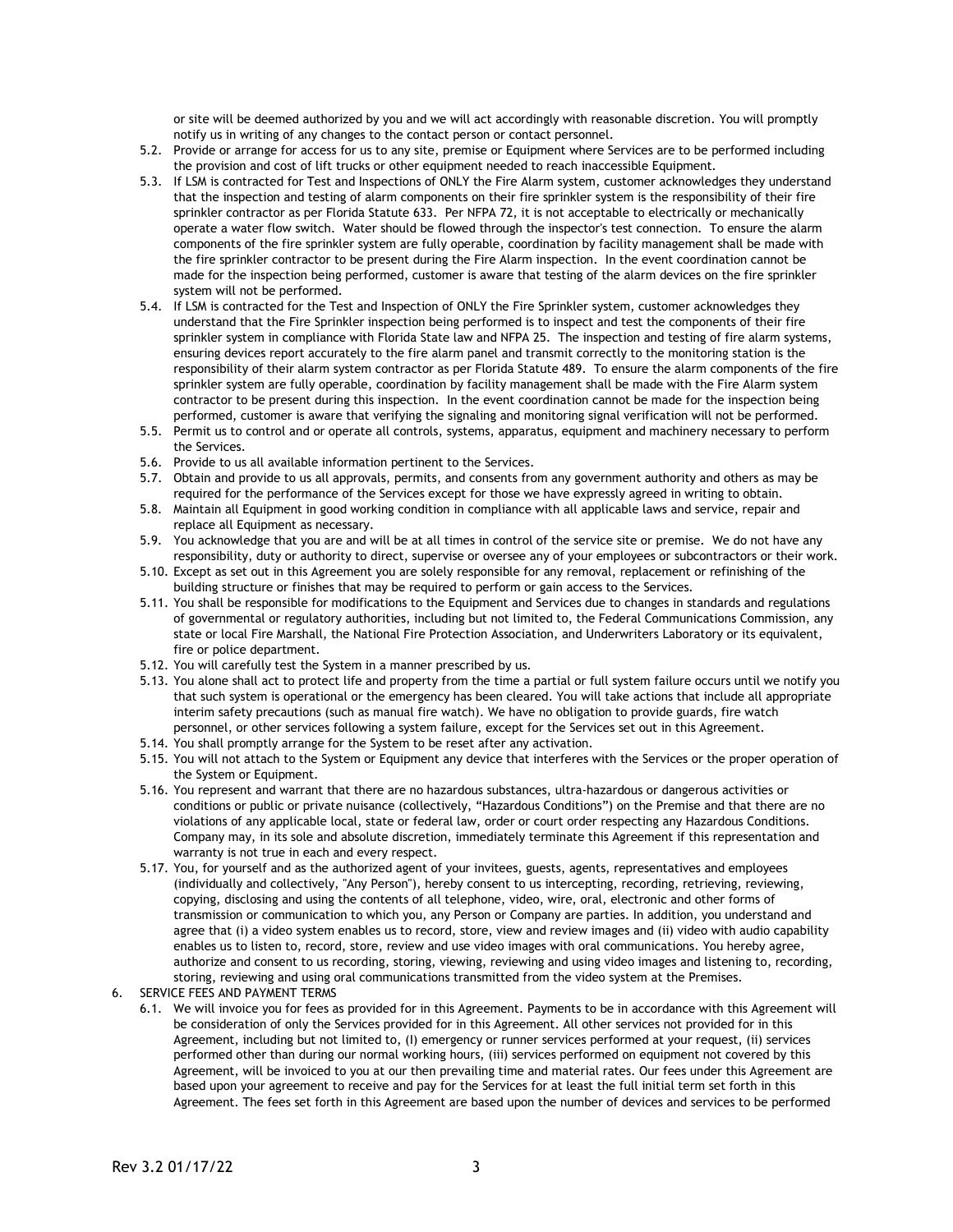as set out in the Agreement. If the actual number of devices installed or services to be performed is greater than that set forth in this Agreement, the fees will be increased accordingly.

- 6.2. We will invoice you in accordance with the terms of the Agreement and if not expressly provided, then on an annual basis prior to the effective start date and on an annual anniversary of the effective start date. Invoices are due and payable upon receipt unless we have approved other payments terms set out in this Agreement. If any payment is not received when due, we may deem you to be in breach of this Agreement and may enforce any remedies available to us hereunder or by law, including without limitation, acceleration of payments, suspension or termination of Services at any time without notice, and we shall be entitled to compensation for Services previously performed and costs reasonably incurred in connection with the suspensions or termination. If payments are not paid when owed you agree to pay, upon demand, as a late charge, one and one-half percent (1.5%) of the amount of payment per month, limited by the maximum rate permitted by law of each overdue amount under this Agreement. You shall reimburse us our costs and expenses (including reasonable attorneys and other fees) incurred for collection under this Agreement. If you dispute any portion or all of an invoice, you shall notify us in writing of the amount in dispute and the reason for the dispute within 10 days of receipt of the invoice. The undisputed portion shall be paid to us when due, and the interest on any unpaid portion shall accrue from due date, to the extent that amounts are determined to be payable to us. In the event you terminate this Agreement or an individual Premise prior to the end of the then current term, you agree to pay to us, in addition to all other fees or charges due prior to termination, the fees remaining to be paid for the unexpired portion of the term of this Agreement or of any individual Premises. You acknowledge and agree that this amount is an agreed upon early termination charge in the nature of liquidated damages, and it not a penalty.
- 6.3. Except to the extent set out in this Agreement, our fees do not include any sales or other taxes, fees, duties or other government charges related to the Services. You agree to pay such applicable amounts or reimburse us for any amounts we have paid.
- 6.4. Unless otherwise set out in this Agreement, the fees for each year after the Initial Term of the Agreement may be increased by us (but not more than once in any twelve-month (12) month period) by giving you thirty days prior written notice of such increase. In addition, at each renewal, fees shall be adjusted for any additions or deletions to the Services selected for the renewal term.
- 7. CHANGES AND DELAYS
	- 7.1. As Services are performed, conditions may change or circumstances outside of our reasonable control (such as changes to law or codes) may develop which require us to expend additional costs, effort or time to complete the Services. If such changes should arise we shall notify you and request you agree to shall make an equitable adjustment to our fees. If you do not agree to such equitable adjustment or circumstances required, Services may be suspended or terminated by us. We shall be compensated for Services performed and for reasonable costs incurred with the suspension or termination of services.
	- 7.2. We shall not be responsible for any loss, delay, injury damage or failure of performance that may be caused by circumstances beyond our reasonable control, including but not limited to acts of omissions by you, or your employee's agents or contractors, Act of God, war, civil disobedience, acts or omissions of government, fire, theft, corrosion, flood, water damage, lightning, labor strike or disagreement, riots, explosions, delays in transportation or shortage of fuel or materials. In the event of any such circumstances, we shall be excused from the performance of Services and the time for performance shall be extended by a period equal to the time lost plus a reasonable recovery period.
- 8. LIMITED WARRANTIES
	- 8.1. WE WARRANT TO YOU ALONE ONLY THAT WE WILL PERFORM INSPECTIONS TESTING, AND MAINTENANCE SERVICES IN A PROFESSIONAL AND WORKMANLIKE MANNER AND IN ACCORDANCE WITH NFPA AND INDUSTRY STANDARDS. WE MAKE NO OTHER WARRANTIES, EXPRESS OR IMPLIED WITH RESPECT TO INSPECTION, TESTING AND MONITORING SERVICES.
	- 8.2. WE WARRANT TO YOU ALONE ONLY THAT ANY EQUIPMENT INSTALLED BY US WILL BE PERFORMED IN A GOOD AND WORKMANLIKE MANNER. IF ANY EQUIPMENT BECOMES DEFECTIVE WITHIN ONE (1) YEAR FROM THE DATE OF THE ORIGINAL INVOICE FOR THE INSTALLATION, WE SHALL REPLACE OR REPAIR THE DEFECTIVE PART WITHOUT CHARGE TO YOU AND THIS SHALL BE OUR SOLE OBLIGATION. THIS WARRANTY IS NOT ASSIGNABLE.
	- 8.3. IF YOU DISCOVER A DEFECT IN THE EQUIPMENT, YOU MUST IMMEDIATELY CONTACT US IN WRITING OR BY TELEPHONE AND FULLY DESCRIBE THE DEFECT SO THAT REPAIR SERVICE MAY BE RENDERED.
	- 8.4. EXCEPT AS SET FORTH IN PARAGRAPH 8.1 AND 8.2, WE MAKE NO WARRANTIES AS TO ANY MATTER WHATSOEVER, INCLUDING THE CONDITION OF THE EQUIPMENT OR SYSTEM, ITS MERCHANTABILITY, OR ITS FITNESS FOR ANY PARTICULAR PURPOSE; ALL OTHER WARRANTIES ARE SPECIFICALLY EXCLUDED.
	- 8.5. THIS WARRANTY DOES NOT COVER DAMAGE TO EQUIPMENT CAUSED BY ACCIDENT, THEFT, VANDALISM, NEGLIGENCE, WATER, LIGHTNING, FIRE, INTRUSION, ABUSE, MISUSE, ACT OF GOD, WAR, RIOTS, TERRORISM, ANY CASUALTY, INCLUDING ELECTRICAL CHARGES, ATTEMPTED UNAUTHORIZED REPAIR SERVICE, MODIFICATION OR IMPROPER INSTALLATION BY ANYONE OTHER THAN COMPANY, OR ANY OTHER CAUSE OTHER THAN ORDINARY WEAR AND TEAR. COMPANY SHALL NOT BE LIABLE FOR ANY GENERAL, DIRECT, SPECIAL, EXEMPLARY, PUNITIVE, INCIDENTAL OR CONSEQUENTIAL DAMAGES. ANY AFFIRMATION OF FACT OR PROMISE MADE BY COMPANY SHALL NOT BE DEEMED TO CREATE AN EXPRESS WARRANTY. COMPANY DOES NOT MAKE ANY REPRESENTATION OR WARRANTY, INCLUDING ANY IMPLIED WARRANTY OF MERCHANTABILITY OR FITNESS THAT THE EQUIPMENT, SYSTEM OR SERVICES MAY NOT BE COMPROMISED, CIRCUMVENTED, OR WILL IN ALL CASES PROVIDE THE SIGNALING, MONITORING AND RESPONSE INTENDED. YOU ARE NOT RELYING ON COMPANY'S SKILL OR JUDGMENT IN SELECTING OR FURNISHING A SYSTEM SUITABLE FOR ANY PARTICULAR PURPOSE; THERE ARE NO EXPRESS WARRANTIES THAT EXTEND BEYOND THOSE IN THIS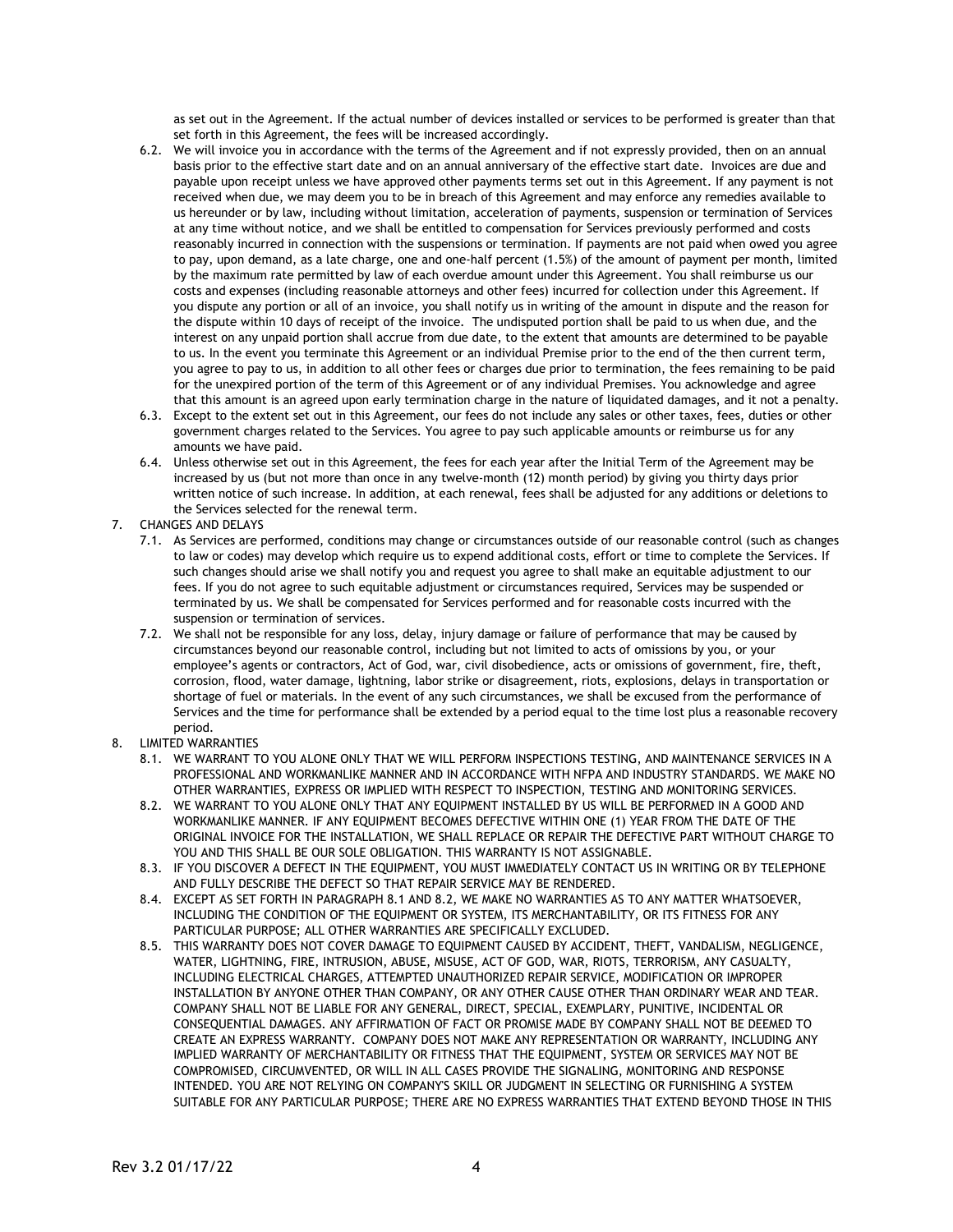AGREEMENT OR IN THIS PARAGRAPH. ALL IMPLIED WARRANTIES, IF ANY, COINCIDE WITH THE DURATION OF THIS WARRANTY.

- 9. INSURANCE, LIMITATION OF LIABILITY AND INDEMNITY
	- 9.1. NEITHER THE EQUIPMENT NOR THE SERVICES ARE GUARANTEED TO WORK OR BE ERROR FREE. YOU UNDERSTAND THAT WE OFFER SEVERAL LEVELS OF PROTECTION SERVICES AND THAT THE LEVEL OF SERVICES SET OUT IN THIS AGREEMENT HAVE BEEN CHOSEN BY YOU AFTER CONSIDERING AND BALANCING VARIOUS LEVELS OF PROTECTION OFFERED AND THEIR RELATED COSTS. OUR SERVICE FEES ARE BASED SOLELY ON THE VALUE OF THE SERVICES AND THE SCOPE OF LIABILITY SET FORTH IN THIS AGREEMENNT AND ARE UNRELATED TO THE VALUE OF PERSONS OR PROPERTY, OR THE LIKELIHOOD OR SEVERITY OF INJURY TO ANY PERSON OR DAMAGE TO PROPERTY. YOU AGREE TO ASSUME ALL RISKS FOR ANY LOSS, DAMAGE OR EXPENSE. IT IS UNDERSTOOD BY YOU THAT WE ARE NOT YOUR INSURER. ACCORDINGLY, ITS IS YOUR RESPONSIBILITY TO PURCHASE ADEQUATE INSURANCE FROM A REPUTABLE INSURANCE COMPANY COVERING YOU, YOUR PREMISES AND ITS CONTENTS, YOUR EMPLOYESS, INVITEES AND OTHER AFFECTED PERSONS AND PROPERTY AND OTHERS FOR ALL LOSS, DAMAGE OR EXPENSE. YOU FURTHER AGREE TO LIMIT ANY RECOVERY FOR ANY LOSS, DAMAGE OR EXPENSE TO THE PROCEEDS OF SUCH INSURANCE. (THIS INCLUDES THE RECOVERY OF OTHER PERSONS OR ENTITIES.)
	- 9.2. OUR LIABILITY IS LIMITED. YOU UNDERSTAND THAT IT IS IMPRACTICAL AND EXTREMELY DIFFICULT TO FIX ACTUAL DAMAGES, IF ANY, WHICH MAY PROXIMATELY RESULT FROM THE FAILURE ON OUR PART TO PERFORM ANY OF OUR OBILGATONS UNDER THIS AGREEMENT. THEREFORE WE WILL NOT BE LIABLE TO YOU FOR ANY LOSS, DAMAGE OR EXPENSE ARISING FOR ANY REASON, REGARDLESS OF THE BASIS OF ANY CLAIM. IN NO EVENT WILL WE BE LIABLE TO YOU IN AN AMOUNT IN EXCESS OF ONE THOUSAND (\$1,000) DOLLARS. WE WILL NOT BE LIABLE FOR ANY INCIDENTAL CONSEQUENTIAL OR PUNITIVE DAMAGES.
	- 9.3. WE WILL HOLD YOU, YOUR OFFICERS, DIRECTORS AGENTS OR EMPLOYEES HARMLESS FROM ANY CLAIM, DEMAND LOSSES, DAMAGES, INJURIES, LIABILITES OR OTHER EXPENSES ("THE LOSSES"), TO THE EXTENT, AND ONLY TO THE EXTENT THAT SUCH LOSSES RESULT SOLELY AND DIRECLTY FROM OUR NEGLIGENT ACTS OR OMISSIONS, OR THE NEGLIGENT ACTS OR OMISSIONS OF OUR AGENTS OR EMPLOYESS, DURING AND WITHIN THE SCOPE OF EMPLOYMENT OF SUCH PERSONS WHILE PRESENT AT YOUR PREMISE. OUR OBLIGATION TO INDEMNIFY YOU SHALL BE LIMITED TO THE PROCEEDS RECEIVED FROM OUR INSURANCE POLICY, IF ANY. IF A THIRD PARTY, INCLUDING YOUR INSURANCE COMPANY, ASKS US TO PAY FOR ANY LOSS, DAMAGE OR EXPENSE ARISING OUT OF RELATING TO ANY MATTER INCLUDING ANY LOSS, DAMAGE OR EXPENSE DIRECTLY OR INDIRECTLY CAUSED BY OUR NEGLIGENCE, YOU WILL DEFEND AND INDEMNIFY US WITHOUT ANY CONDITION THAT WE FIRST PAY FOR ANY LOSS, DAMAGE, OR EXPENSE, INCLUDING ANY ATTORNEYS' FEES. EXCEPT AS PROVIDED IN 9.2 ABOVE, YOU WAIVE ALL RIGHTS AND REMIEDIES AGAINST US, INCLUDING RIGHTS OF SUBROGATION THAT YOU, ANY INSURER OR ANY OTHER THIRD PARTY MAY HAVE DUE TO LOSSES OR INJURIES YOU OR OTHERS MAY INCUR. WE MAY APPOINT LEGAL COUNSEL TO CONTROL THE INVESTIGATION, DEFENSE AND SETTLEMENT OF ANY CLAIM OR SUIT AGAINST US. THIS PARAGRAPH WILL SURIVE THE TERMINATION OF THIS AGREEMENT FOR ANY REASON.
	- 9.4. YOU RELEASE COMPANY FOR ALL LOSSES, DAMAGES OR EXPENSES COVERED BY YOUR INSURANCE POLICIES AND FOR ALL INSURANCE DEDUCTIBLES. YOU ALSO WAIVE AND RELEASE ANY RIGHTS YOUR INSURANCE COMPANY MAY HAVE AGAINST US FOR MONEY PAID TO YOU OR ON YOUR BEHALF. NO PERSON SHALL HAVE ANY RIGHT OF SUBRGATION AGAINST US.
- 10. LIMITATION OF MAINTENANCE OR SERVICE OBLIGATIONS
	- 10.1. We will not be responsible for the maintenance, repair, or replacement of, or Services required by (a) nonmaintainable, non-replaceable or obsolete parts of Equipment, (b) negligence, abuse, misuse, improper or inadequate repairs or modifications, improper operation, lack of operator maintenance or skill, or failure to comply with manufactures operating and environmental requirements, Acts of God, or other reasons beyond our control. We assume no responsibility for any service performed on any Equipment other than service performed by us or our agents.
	- 10.2. We will not be responsible for loss, delay, injury or damage that may be caused by circumstances beyond our control.
	- 10.3. We are not responsible for repairs, replacement or services to Equipment due to corrosion, erosion, improper treatment by others, electrolytic or chemical action;
	- 10.4. Except as set out in this Agreement we shall not be responsible for the removal or reinstallation of replacement valves, water flow and tamper switches.
	- 10.5. Our obligations under this Agreement are waived automatically without notice and you release us for all loss, damage or expense following any default or breach of this Agreement by you or if any of the monitoring facility, communications equipment or technology or Communications Services are destroyed, damaged, inoperable or malfunction for any reason whatsoever, for the duration of such interruption of service, and you shall be entitled to reimbursement of the unearned charges paid for the period of interruption on your request, which shall be the limit of our liability. Upon termination of this Agreement or if the Services are suspended or terminated for any reason you authorize us, in our sole and absolute discretion, without notice, and without any liability, (i) to remotely disable, disconnect or block the System and data from the System from communicating with the monitoring facility, (ii) disconnect the system, (iii) remove the system from the premises if the system installation was performed by us and the installation sales price has not been fully paid or (iv) refuse to unlock the panel. The exercise of such rights shall not be deemed a waiver of our right to damages.
- 11. GENERAL AGREEMENT MATTERS
	- 11.1. This Agreement, together with all amendments and attachments specifically incorporated by reference herein constitutes the entire Agreement between the Parties. This Agreement supersedes and replaces any prior or